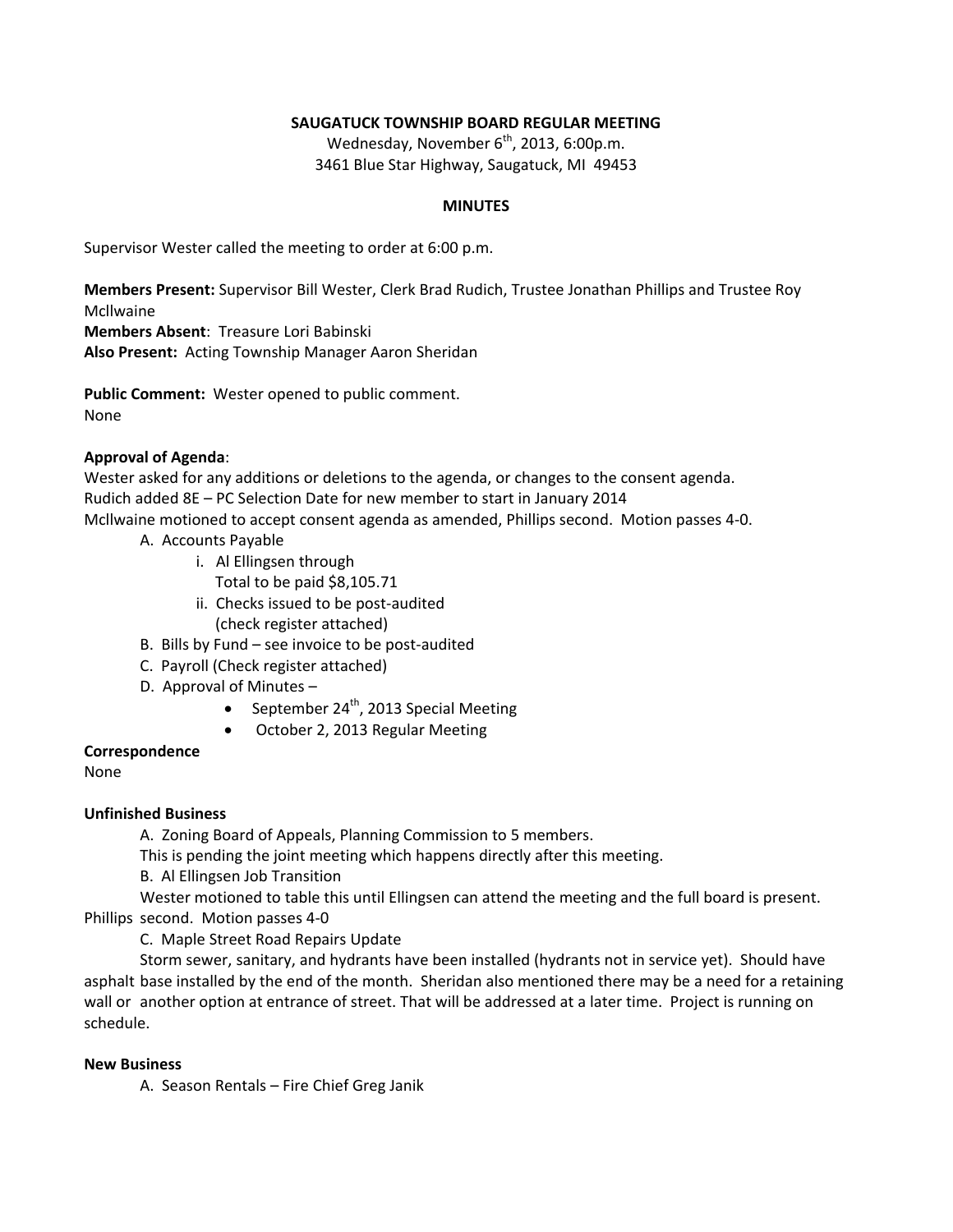The Township is looking to somewhat mirror the current ordinances that the City of Saugatuck and Douglas have in place in regards to inspections for seasonal rentals (Note: This does not pertain to yearly rentals). The Fire Dept would inspect the rentals every 3 years looking for problems such as grills to close to homes, furnaces placed near auto parking spots, basement rentals with no windows, lack of smoke detectors or fire extinguishers, no addresses posted on property, etc. Chief Janik spoke to the board to let them know how the two cities current ordinances work. The township board is going to adapt their ordinance to fit Township needs. Wester has accepted the idea of putting together and official ordinance. Phillips second. Motion passes 4-0.

### **New Business (cont)**

B. Hardship Resolution

Wester motioned to accept hardship resolution, Rudich second. Motion passes 4-0.

C. Parks Plan Update

No action needed

D. Credit Card Receipting

Credit cards can now be accepted online at the township website, or in person at the township office. Wester complimented Rudich, Sheridan and Babinski on their hard work in getting this accomplished.

E. PC Selection Date for new member to start in January 2014

This has been placed on the December  $4<sup>th</sup>$  agenda to choose the next member of the planning commission, who will replace the retiring Sandra Rausch.

### **Committee Reports**

A. Planning Commission. Met twice last month. First meeting was a sketch review of proposed PUD with Singapore Dunes; the PC provided feedback with ideas and modifications. The second meeting of the month focused on ordinance changes to signs and road ends. The next meeting involves a scheduled public hearing on these two adopted ordinances.

B. Road Commission. 63<sup>rd</sup> street is half way done. The entire road from M-89 to Riverside is to be completed. It was suggested by Wester to put up a guard rain near the spots where there is a significant drop from road to land on the side of the street. (Example: By  $127<sup>th</sup>$  intersection)

C. Interurban. No Report.

D. Fire Board. Worked out a revised aid agreement with Fennville where if a call is given a priority 3, until the Fennville departments calls for help the Fire Dept will not assist. Holland Fire Department rented their smokehouse for training children how to escape a smoky/burning building. Holland gave it to the Township Fire department for \$100 to use for 5 days. While the weather was not great, the open house brought in approximately 280-300 people and made \$1000 profit towards the Fire Department.

E. Harbor Authority Report. The public comment period with ACE expired and DNR received no negative comments relative to application for harbor wide dredging. There is no need for a public hearing. A meeting has been set with Wester to discuss issues of piping dredged waste through the township to Water and Sewer Facility.

F. Supervisors Report. Wester plans on changing how he has done these in the past, no current report.

G. County Commissioner Dean Kapinga. Working on filling boards for Allegan County, contact him for detailed list of different boards. County just finished 5 year general and 15 year capital budget. Judge Baillargeon has received two state grants to separate court systems for veterans and people with mental health issues.

**Public Comment.** Wester opened the meeting to public comment.